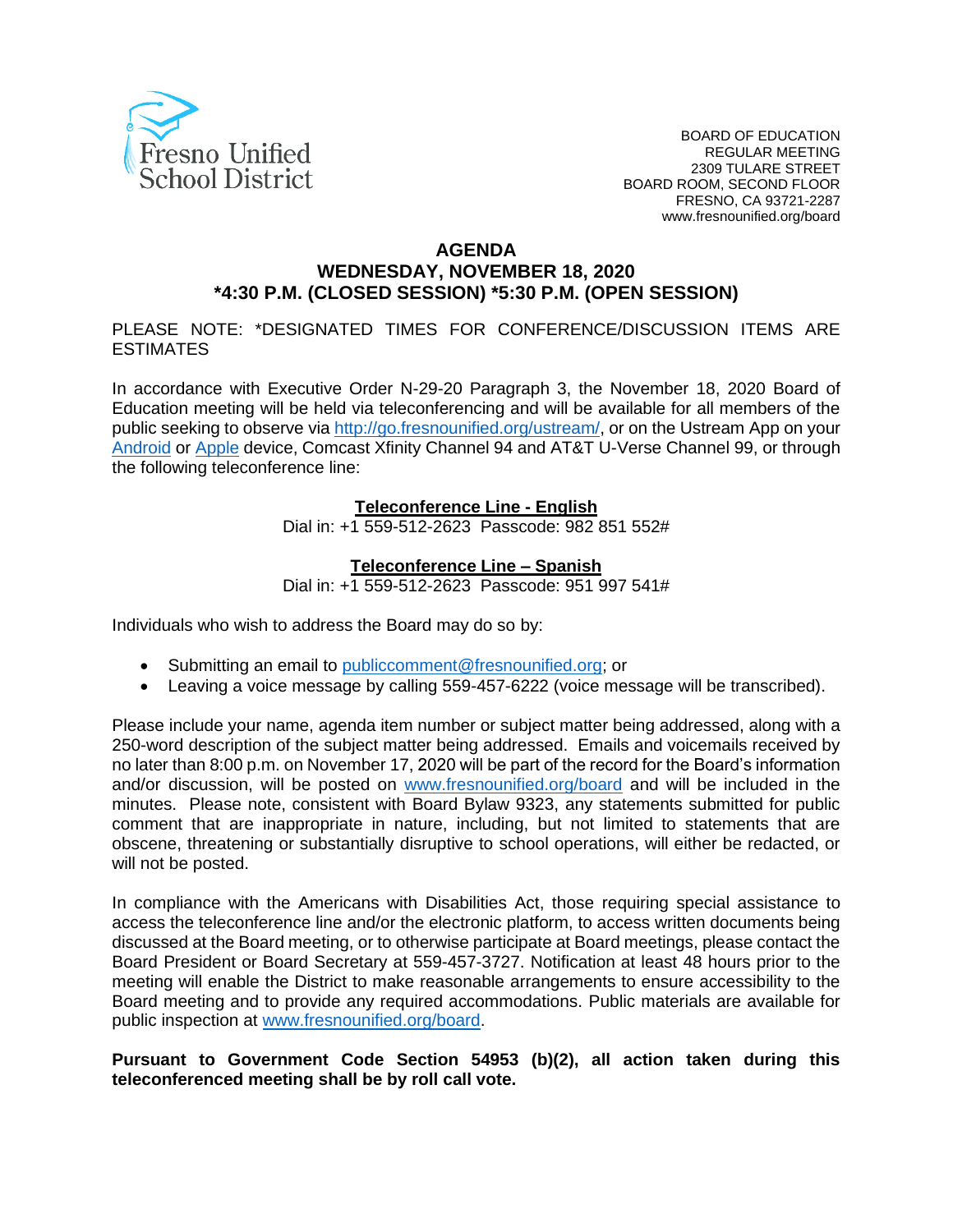**\*4:30 P.M**.

**CALL** Meeting to Order

**OPPORTUNITY** for Public Comment on Closed Session Agenda Items **RECESS** to Cabinet Room for Closed Session to discuss the following:

- 1. Student Expulsions Pursuant to Education Code Section 35146.
- 2. Conference with Labor Negotiator (Government Code Section 54957.6); FUSD Negotiator(s): Paul Idsvoog; Employee Organizations(s): FTA, CSEA, Chapter 125, CSEA, Chapter 143, SEIU, Local 521, FASTA/SEIU, Local 521/CTW, CLC, Fresno Unified Building & Construction Trades/FTA; International Association of Machinists and Aerospace Workers (IAMAW), Unrepresented Employees: All Management, Confidential, and Supervisory Employees.
- 3. Public Employee Discipline/Dismissal/Release/Reassignment/Resignation.
- 4. Public Employment/Appointment (Government Code Section 54957).
- 5. Conference with Legal Counsel Anticipated/Pending/Threatened Litigation (Government Code Section 54956.9(d)(2)).
	- a. Potential Case: One (1)
- 6. Conference with Legal Counsel Existing Litigation (Government Code Section 54956.9 (d)(1)).
	- a. Malaga County Water District v. Fresno Unified School District Fresno Superior Court Case No. CECG02666
	- b. Fortune-Ratliff General Contractors, Inc. vs. Fresno Unified School District Fresno Superior Court No. 16CECG02867 Claim No. 16-0210-0081
- **\*5:30 P.M., RECONVENE** and report action taken during Closed Session, if any.

## **HEAR Reports from Student Board Representatives**

An opportunity is provided to hear comments/reports from Student Board Representatives from Fresno High School. Contact person: Kim Mecum, 457- 3731.

## **HEAR Report from Superintendent**

## **BOARD/SUPERINTENDENT COMMUNICATION**

## **OPPORTUNITY for Public Comment on Consent Agenda Items**

**ALL CONSENT AGENDA** items are considered routine by the Board of Education and will be enacted by one motion. There will be no separate discussion of items unless a Board member so requests, in which event, the item(s) will be considered following approval of the Consent Agenda.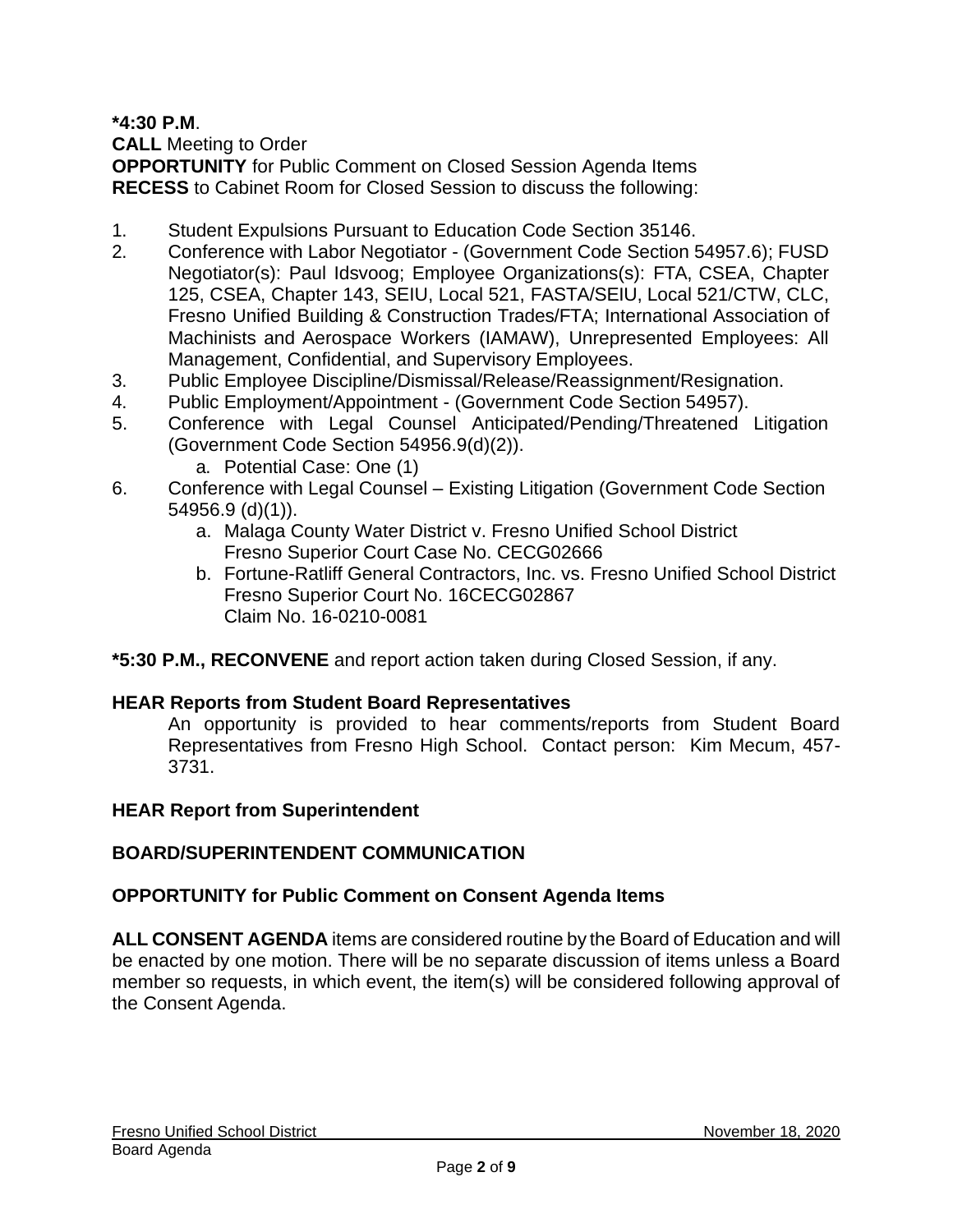# **A. CONSENT AGENDA**

## **A-1, APPROVE Personnel List**

Included in the Board binders is the Personnel List, Appendix A, as submitted. The Superintendent recommends approval. Fiscal impact: There is no fiscal impact to the district at this time. Contact person: Paul Idsvoog, telephone 457-3548.

## **A-2, APPROVE Minutes from Prior Meeting**

Included in the Board binders are the draft minutes from the November 04, 2020 Regular Board Meeting. The Superintendent recommends approval. Fiscal impact: There is no fiscal impact to the district at this time. Contact person: Robert G. Nelson, telephone 457-3884.

#### **A-3, APPROVE and ADOPT Revised Job Description for Deputy Superintendent (General)**

Included in the Board binders is the job description of Deputy Superintendent (General). The Deputy Superintendent (General) is accountable for improving student achievement through the effective management of assigned areas; plans, organizes, controls, directs and evaluates a variety of programs, projects and activities related to major program areas for the district. This position works directly with the Superintendent and executive leaders to develop comprehensive and effective educational services to provide students access to high quality learning options and a variety of activities in support of preparing career ready graduates at all grade levels. This position is also accountable for improving student achievement for all students with special attention on improving student achievement of English Learners and Special Education Students and historically disadvantaged students through the effective management of assigned areas. Acts as the Superintendent in their absence. This position is designated Management, exempt and is negotiable and placed on the Management 261 Daily Salary Schedule, Competitive and Negotiable. The Superintendent recommends approval and adoption. Fiscal impact: There is no fiscal impact to the district at this time. Contact person: Paul Idsvoog, telephone 457-3548.

## **A-4, APPROVE Position and ADOPT Job Description Chief Financial Officer**

Included in the Board binders is the job description of Chief Financial Officer (CFO). The CFO is accountable for improving student achievement through the effective management of assigned areas; plans, organizes, controls and directs the functions of financial services such as Accounting, Payroll, Purchasing, Risk Management, budgeting and internal audits to ensure the financial viability of the district. This position works directly with the Superintendent or designee to develop or lead specific programs or activities to expand practices proven to raise student achievement; provide internal financial consulting services in support of district programs; works with executive leaders to develop and integrate comprehensive and effective educational services to provide students access to high quality learning options and a variety of activities in support of preparing career ready graduates at all grade levels; supervises and evaluates the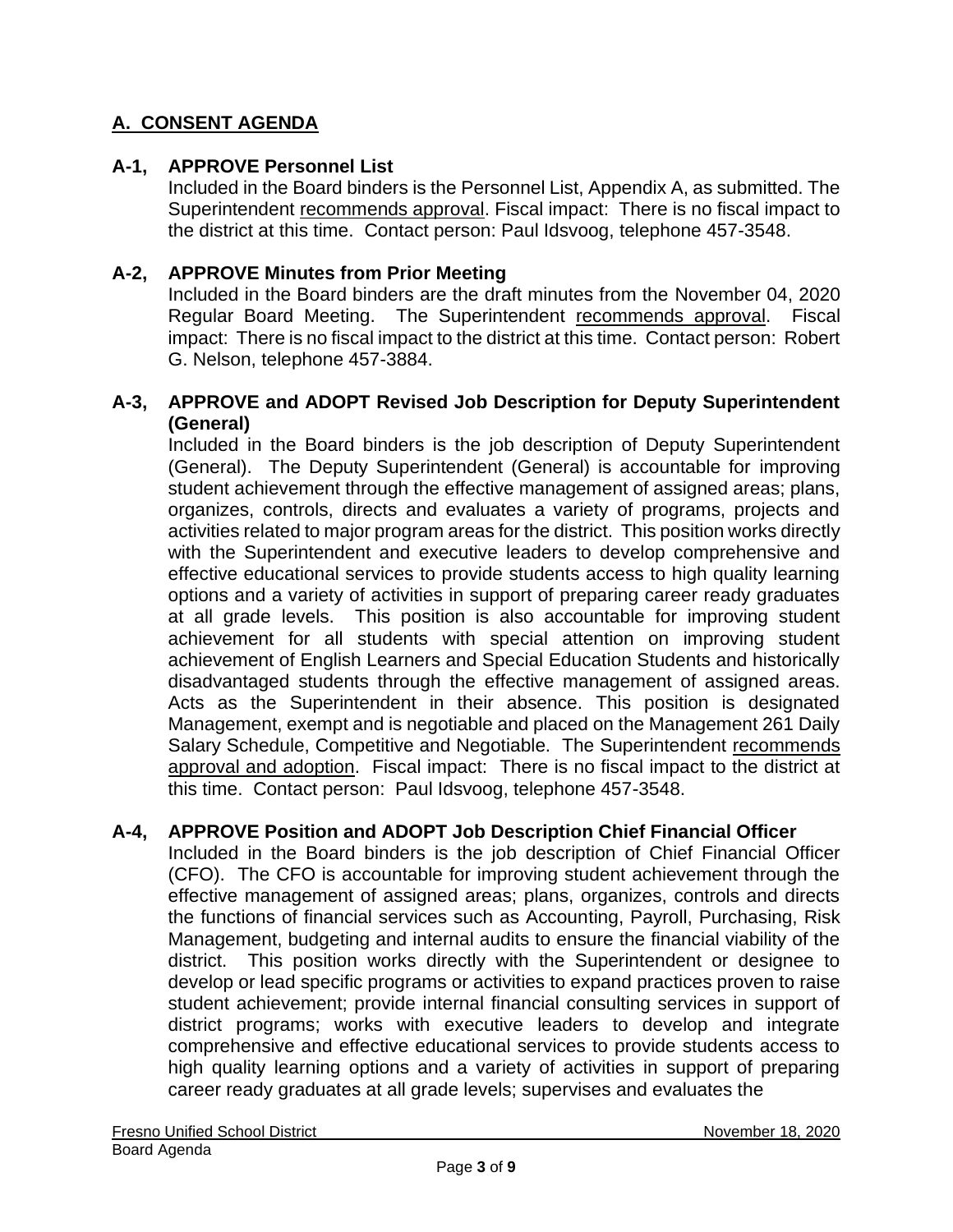performance of assigned personnel on a regular basis and provides clear, constructive feedback to improve staff effectiveness in support of professional learning. This position is designated Management, exempt and placed E-33 of the Management Salary Schedule. The Superintendent recommends approval and adoption. Fiscal impact: There is no fiscal impact to the district at this time. Contact person: Paul Idsvoog, telephone 457-3548.

## **A-5, APPROVE Position and ADOPT Job Description for Manager I (General)**

Included in the Board binders is the job description of Manager I (General). Manager I (General) is accountable for improving student achievement through the effective management of an assigned area; plan, organize, control and coordinate assigned functions or programs relating to fiscal management, control and analysis of a specific area within a Department or Division in support of educating students at a high level; ensure compliance with applicable federal, state and local laws, rules and regulations; supervise, provide clear work direction and evaluate the performance of assigned staff to provide timely delivery of high quality services. This position is designated Management, exempt and placed on E-24 of the Management Salary Schedule. The Superintendent recommends approval and adoption. Fiscal impact: There is no fiscal impact to the district at this time. Contact person: Paul Idsvoog, telephone 457-3548.

## **A-6, APPROVE Position and ADOPT Job Description for Noon Time Assistant**

Included in the Board binders is the job description of Noon Time Assistant. Noon Time Assistant is responsible for assisting the school site staff by supervising pupils in cafeteria areas and on playgrounds during breakfast, lunch and recess periods, and other site areas as assigned. This position is designated Classified, non-exempt and placed on G-01 of the Classified Salary Schedule. The Superintendent recommends approval and adoption. Fiscal impact: There is no fiscal impact to the district at this time. Contact person: Paul Idsvoog, telephone 457-3548.

#### **A-7, APPROVE Agreement with California Office to Reform Education (CORE) for Shared Principal II Services by Maria Lynn Rocha Salazar as a Fresno Unified School District Employee on Loan to CORE**

Included for the Boards consideration and approval is an agreement between Fresno Unified School District and the California Office to Reform Education for the shared services of Principal II, Maria Lynn Rocha Salazar. The Superintendent recommends approval. Fiscal impact: The California Office to Reform Education will reimburse Fresno Unified School District for the total cost associated with the Shared Services Agreement. As a result, there will be no fiscal impact to the district for this agreement. Contact person: Paul Idsvoog, telephone 457-3548.

# **A-8, APPROVE Contract Renewal with Marsh & McLennan Agency**

Included in the Board binders is a contract renewal with Marsh & McLennan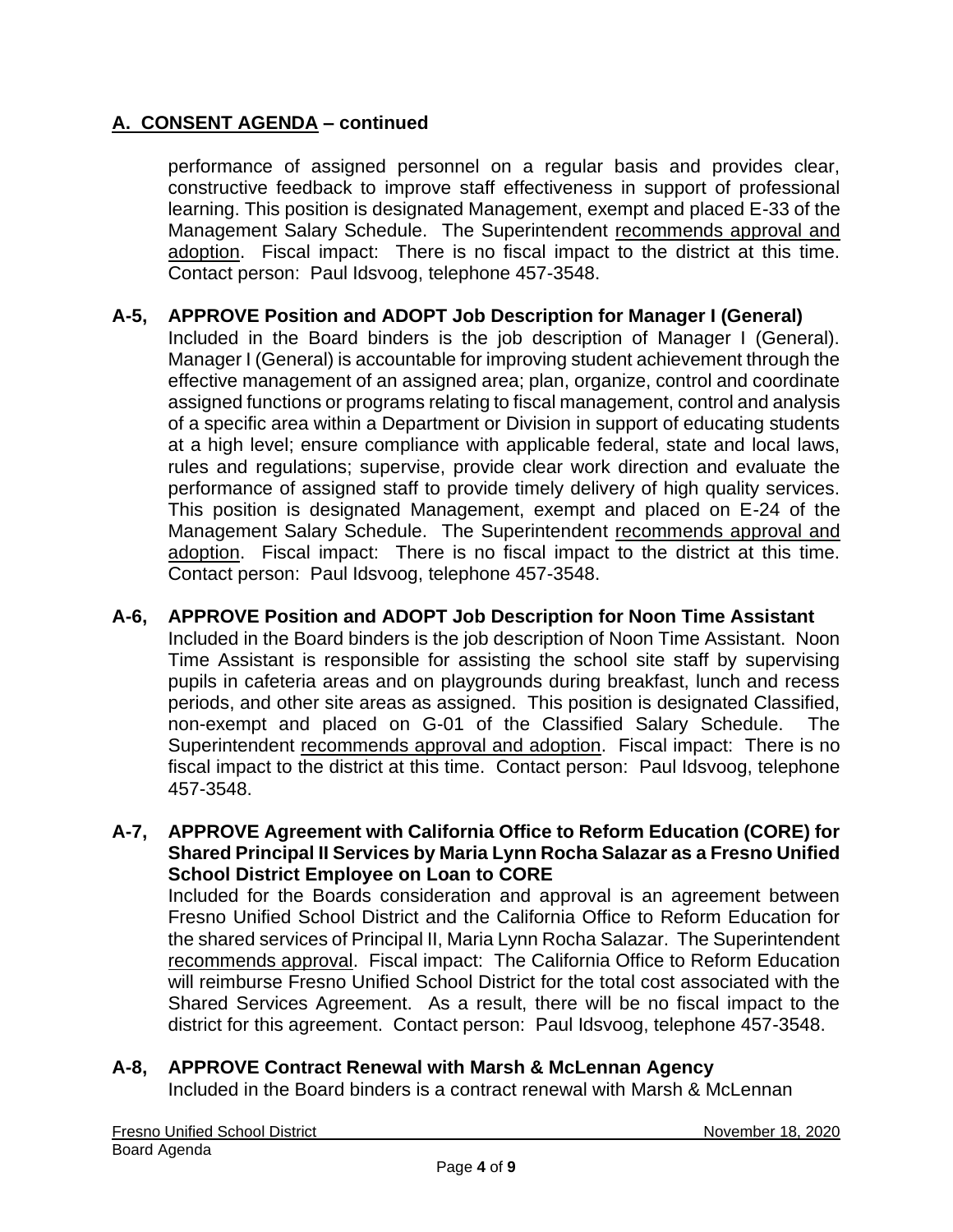Agency to provide health plan consulting services to the Joint Health Management Board (JHMB). The Superintendent recommends approval. Fiscal impact: Sufficient funds are available in the Internal Service Health Fund. Contact person: Santino Danisi, telephone 457-6226.

### **A-9, APPROVE Agreement with United Health Centers of the San Joaquin Valley to Operate a School Health and Wellness Center at Juan Felipe Herrera Elementary School**

Included in the Board binders and recommended for approval is an agreement with United Health Centers of the San Joaquin Valley (UHC) to operate a health and wellness center at Herrera Elementary School. On August 12, 2020, the Board approved UHC as a qualified health and wellness services provider as per the district's Request for Qualifications (RFQ) 20-08. The Herrera project, approved by the Board on June 10, 2020, includes space for a health center on the campus. School-based health centers are an effective way to provide students with access to primary medical and behavioral healthcare services. Highlights of the agreement with UHC are provided in the backup material. The Superintendent recommends approval. Fiscal impact: The district's utility costs are anticipated to be offset by the lease payments. Contact person: Karin Temple, telephone 457-3134.

**A-10, APPROVE Agreements Related to Edison High School Solar Energy Project: (A) Fresno Irrigation District Revocable License Encroachment Agreement and (B) Amendment to Energy Services Agreement with Forefront Power** Included in the Board binders and recommended for approval are two contracts related to the Edison High School Solar Energy Project, implementation of which was approved by the Board in December 2017. Installation of the solar system by Forefront Power is complete and scheduled for commissioning through PG&E, with energy production to begin late 2020. During construction of the solar array in Edison's south parking lot, Forefront overlooked an existing easement and installed the array directly over a Fresno Irrigation District (FID) infrastructure. The two agreements resolve the matter without removing/relocating the solar array at this time, at no cost to the district. The Superintendent recommends approval. Fiscal impact: There is no fiscal impact to the district. Contact person: Karin Temple, telephone 457-3134.

### **A-11, APPROVE Award of Bid 21-10, Ewing Elementary School Early Learning Building Construction and Parking Lot Improvements**

Included in the Board binders is information on Bid 21-10, for construction of a new early learning complex at Ewing Elementary School. The project will create additional classroom capacity, alignment of early learning classrooms by grade level, and provide significant access and safety improvements to the site. The new single-story early learning building contains five classrooms with adjacent restrooms and teacher preparation space. The project also includes a new playground area, expanded staff parking on Winery Avenue, modifications to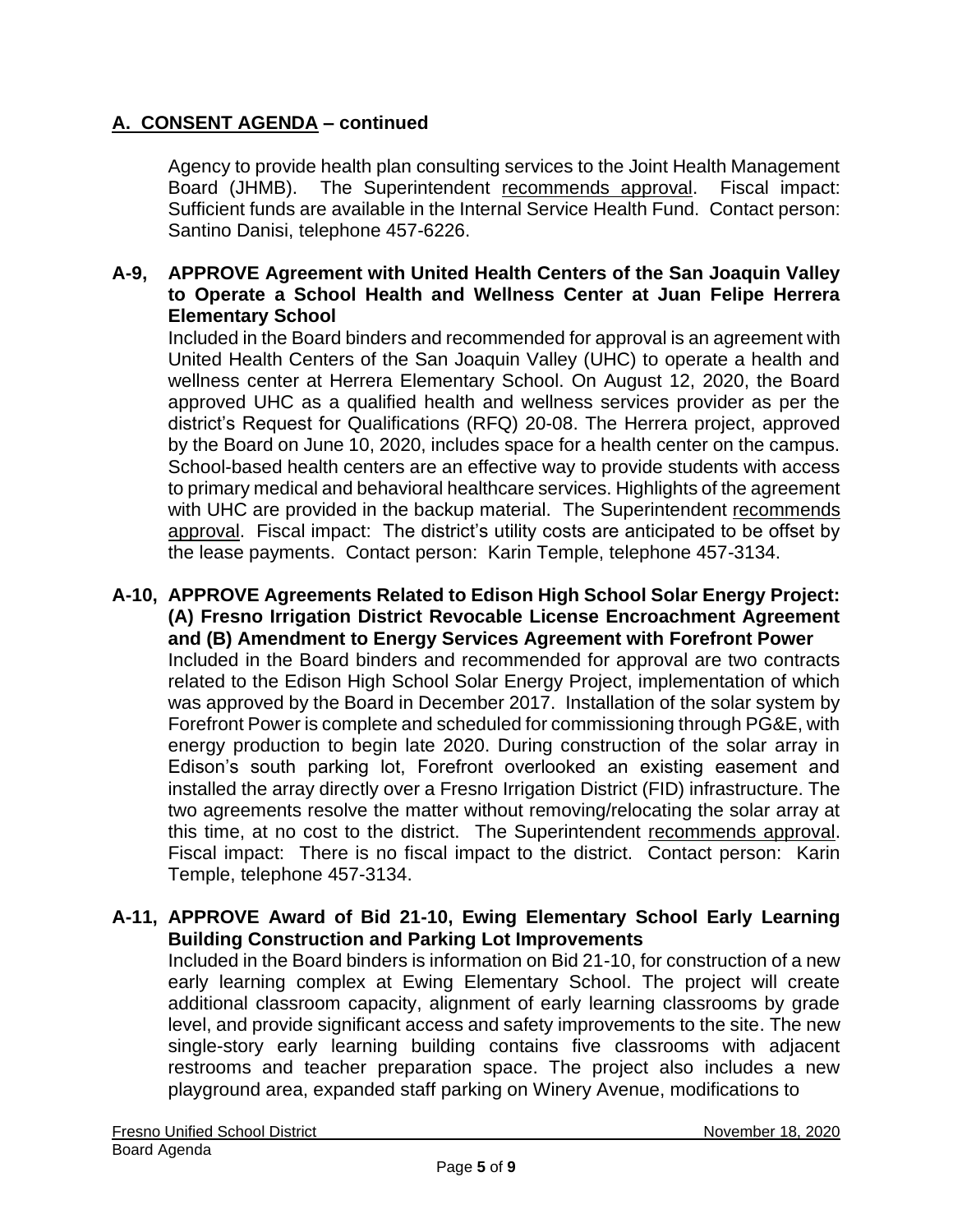student drop-off and visitor parking areas, and accessibility improvements to path of travel and walkways. Staff recommends award to the lowest responsive, responsible bidder: Divcon Incorporated (Clovis, California) \$4,199,000. The Superintendent recommends approval. Fiscal impact: \$4,199,000 is available in the School Facilities Fund. Contact person: Karin Temple, telephone 457-3134.

### **A-12, APPROVE Award of Bid 21-11, Edison High School Gymnasium Addition**

Included in the Board binders is information on Bid 21-11, to add a new 15,000 square foot practice gymnasium onto the existing gym at Edison High School. By adjoining the new facility with the existing gym and providing a shared main entry for ticketing and concessions, this design approach maximizes available space without impacting adjacent sport facilities. The project, part of ongoing efforts to increase equity of athletic facilities throughout the district, includes spectator seating for 1,170, athletic training room, team room, classroom, restrooms, parking lot accessibility improvements, and installation of fire sprinklers in the existing gym. Staff recommends award of base bid only to the lowest responsive, responsible bidder: BMY Construction Group, Inc. (Fresno, California) \$9,954,000. The Superintendent recommends approval. Fiscal impact: \$9,954,000 is available in the School Facilities Fund. Contact person: Karin Temple, telephone 457-3134.

#### **A-13, APPROVE Award of Bid 21-12 Sections A and B, Gymnasium Scoreboard Replacement for Hamilton K-8: Ahwahnee, Computech, Cooper, Fort Miller, Kings Canyon, Scandinavian, Sequoia, Tehipite, Tenaya, Terronez, Tioga, Wawona, and Yosemite Middle Schools**

Included in the Board binders is information on Bid 21-12 Sections A and B, to provide upgraded electronic scoreboards and shot clocks in the gymnasiums at Ahwahnee, Computech, Cooper, Fort Miller, Hamilton, Kings Canyon, Scandinavian, Sequoia, Tehipite, Tenaya, Terronez, Tioga, Wawona and Yosemite. The existing scoreboards are over 20 years old, frequent repairs are required, and replacement parts are difficult to obtain. Replacement of scoreboards is recommended based on evaluation of need and to increase equity of athletic facilities for all middle schools. Staff recommends award to the lowest responsive, responsible bidder: Sections A and Section B: Fluoresco Services, LLC (Fresno, California) \$253,890. The Superintendent recommends approval. Fiscal impact: \$253,890 is available in the School Facilities Fund. Contact person: Karin Temple, telephone 457-3134.

### **A-14, APPROVE Two-year Extension of Request for Proposal 20-16, Fresh Bread Products**

Based on current conditions and factors described in backup material in the Board binders, it is recommended the Board rescind its previous action to disallow extension of Request for Proposal (RFP) 20-16 for fresh bread products after one year, and approve extending the RFP for two additional one-year periods. RFP 20- 16 established fixed pricing for daily delivery of fresh bread products (hamburger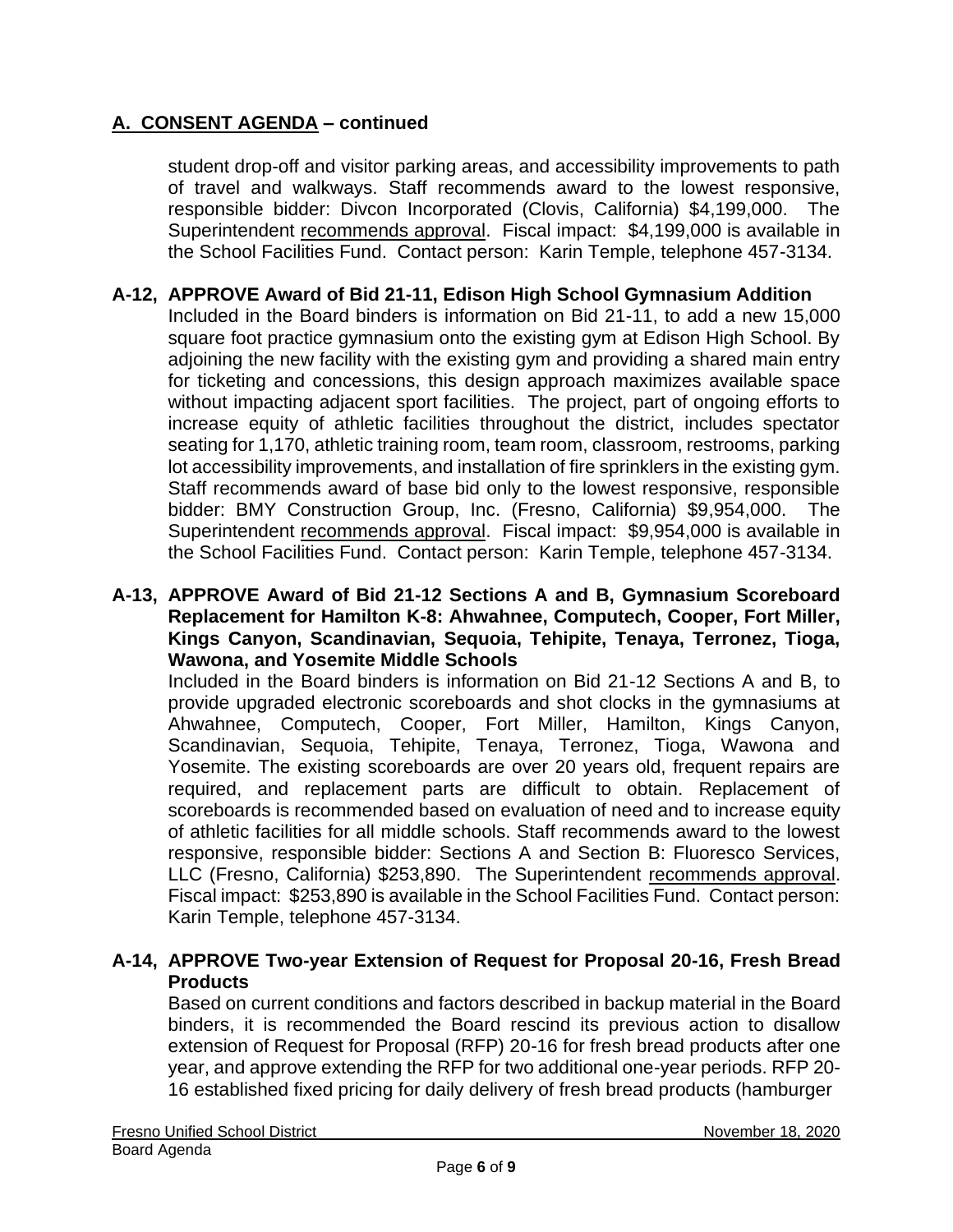and hot dog buns, sandwich bread, dinner rolls, English muffins) to the Nutrition Center and middle/high schools. On January 29, 2020, the Board awarded the RFP to Bimbo Bakeries for only the initial one-year term and directed staff to not extend it for the additional two years. The Superintendent recommends approval. Fiscal impact: The estimated cost of \$559,625 is available in the Cafeteria Fund. Contact person: Karin Temple, telephone 457-3134.

### **A-15, DENY Claim GL20-0422-5118**

Included in the Board binders is a Claim for Damages by a minor, case GL20- 0422-5118. The Superintendent recommends that the Claim be denied, and the matter referred to the district's Executive Director of Benefits and Risk Management for further handling. Fiscal impact: There is no fiscal impact to the district at this time. Contact person: Santino Danisi, telephone 457-6226.

#### **END OF CONSENT AGENDA (ROLL CALL VOTE)**

### **UNSCHEDULED ORAL COMMUNICATIONS**

In accordance with Executive Order N-29-20 Paragraph 3, the November 18, 2020 Board of Education meeting will be held via teleconferencing. Individuals who wish to address the Board may do so by:

- Submitting an email to [publiccomment@fresnounified.org;](mailto:publiccomment@fresnounified.org) or
- Leaving a voice message by calling 559-457-6222 (voice message will be transcribed).

Please include your name, agenda item number or subject matter being addressed, along with a 250-word description of the subject matter being addressed. Emails and voicemails received by no later than 8:00 p.m. on November 17, 2020 will be part of the record for the Board's information and/or discussion, will be posted on [www.fresnounified.org/board](http://www.fresnounified.org/board) and will be included in the minutes. Please note that consistent with Board Bylaw 9323, any statements submitted for public comment that are inappropriate in nature, including, but not limited to statements that are obscene, threatening or substantially disruptive to school operations, will either be redacted, or will not be posted.

Members of the public with questions on school district issues may submit them in writing. The Board will automatically refer to the Superintendent any formal requests that are brought before them at this time. The appropriate staff member will furnish answers to questions.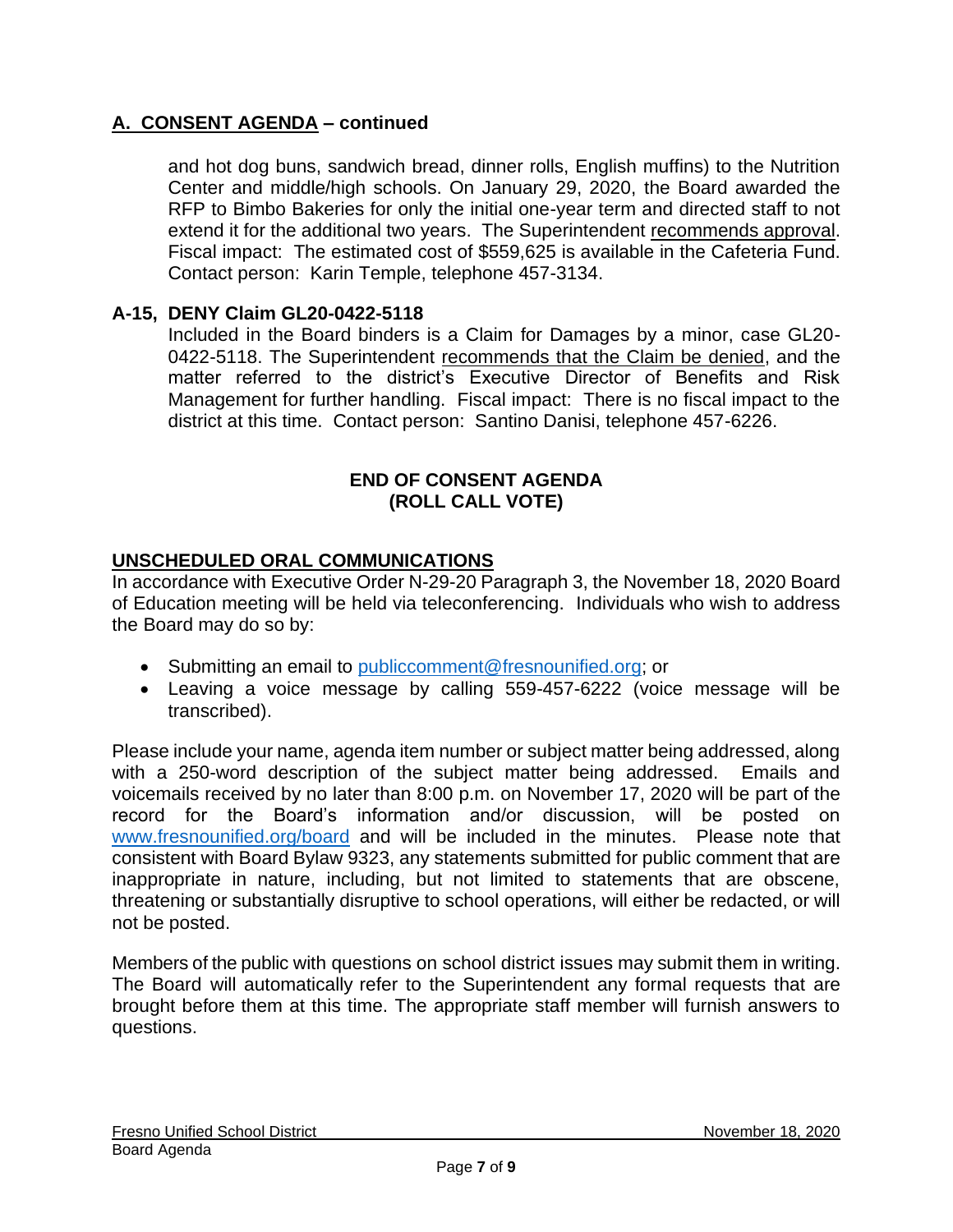# **B. CONFERENCE/DISCUSSION AGENDA**

# **\*6:15 P.M.**

## **B-16, HOLD a Public Hearing in the Matter of the Carter G. Woodson Public Schools' Renewal Petition**

Carter G. Woodson Public Charter Schools (Woodson) has delivered a renewal petition to the district seeking authorization to operate July 1, 2021 through June 30, 2026. Woodson currently serves approximately 385 students in grades seven through twelve across two campuses located at 3333 North Bond and 4880 North First in Fresno. Fiscal impact: The estimated fiscal impact to Fresno Unified School District for 2021/22 is \$2,654,986. Contact person: Kim Mecum, telephone 457-3731.

# **\*6:45 P.M.**

# **B-17, PRESENT and DISCUSS the Special Education Update**

Staff will present an update on Special Education programs and services. The presentation will address the impact of school closure and distance learning on students with disabilities. The presentation will also address progress related to recommendations in the report issued by the Council of the Great City Schools (CGCS) and initiatives moving forward. Fiscal impact: There is no fiscal impact to the district at this time. Contact person: Kim Mecum, telephone 457-3731.

# **C. RECEIVE INFORMATION & REPORTS**

### **C-18, RECEIVE Fresno Unified School District's First Quarterly Investment Report for Fiscal Year 2020/21**

Board Policy 3430(a) requires the Superintendent, or designee, to supply the Board of Education with quarterly and annual reports on district investments. As of June 30, 2020, Fresno Unified School District is in compliance with Board Policy 3430(a) for investments. Fiscal impact: There is no fiscal impact to the district at this time. Contact person: Santino Danisi, telephone 457-6226.

### **C-19, RECEIVE Call for Appointments to California School Boards Association Delegate Assembly**

Included in the Board binders is information pertaining to appointment to the California School Boards Association's (CSBA) Delegate Assembly. Each year member boards elect and/or appoint representatives to CSBA's Delegate Assembly. According to CSBA's Bylaws and Standing Rules, districts with an ADA of 30,000 or above, qualify to appoint or reappoint representative(s) from their board to the CSBA's Delegate Assembly for a two-year term beginning April 1, 2021 through March 31, 2023. Fiscal impact: There is no fiscal impact to the district at this time. Contact person: David Chavez, telephone 457-3566.